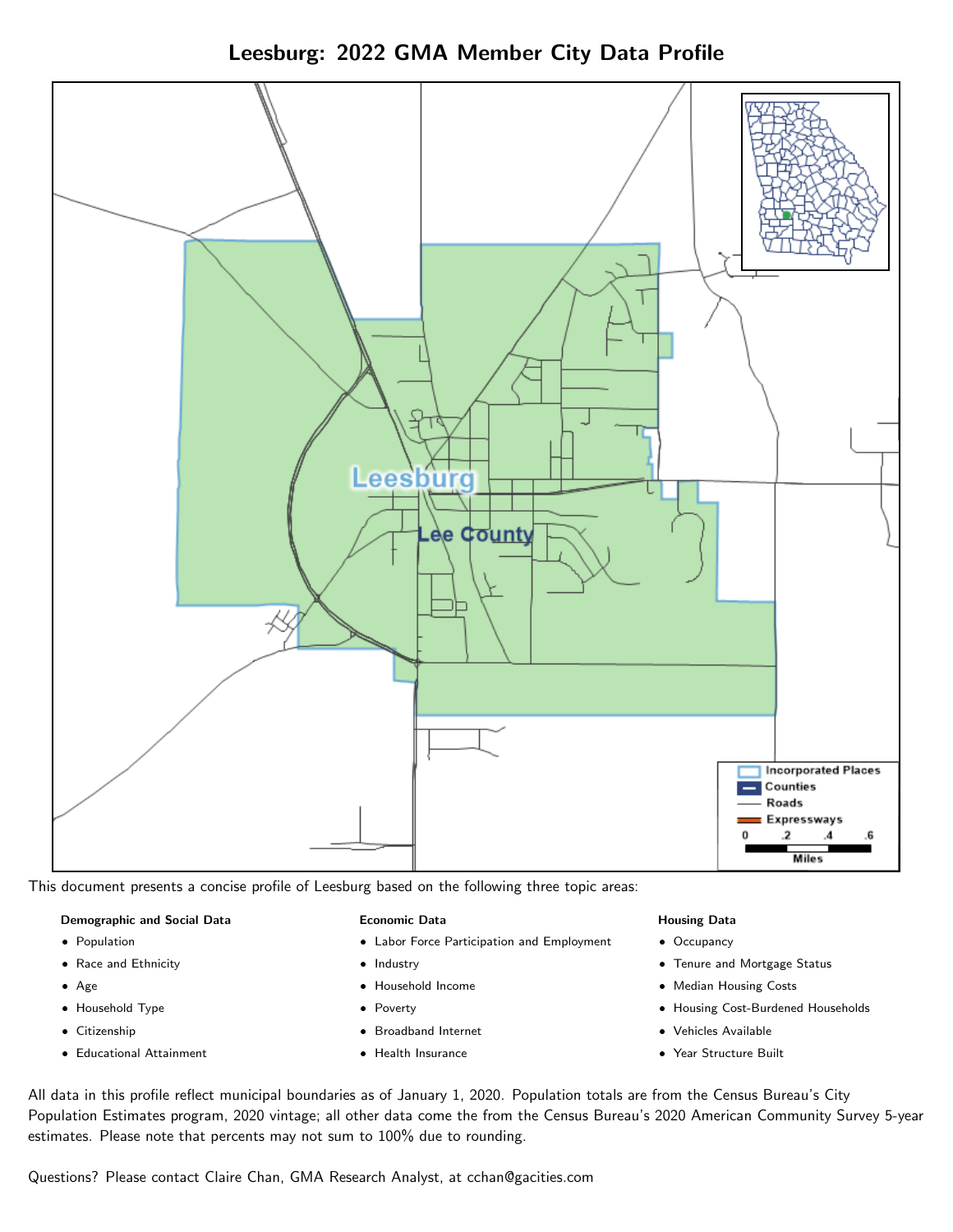# Leesburg: Demographic and Social



Age 0% 2% 4% 6% 8% 10% Male **Female** 10% 8% 6% 4% 2% 85 and over 80-84 75-79 70-74 65-69 60-64 55-59 50-54 45-49 40-44 35-39 30-34 25-29 20-24 15-19  $10-14$ 5-9 Under 5

### **Citizenship**



Source: American Community Survey, 2020 5-year estimates, table B05002 Source: American Community Survey, 2020 5-year estimates, table B15002

### Race and Ethnicity



Source: U.S. Census Bureau, City Population Estimates, 2020 vintage Source: American Community Survey, 2020 5-year estimates, table B03002

## Household Type



Source: American Community Survey, 2020 5-year estimates, table B01001 Source: American Community Survey, 2020 5-year estimates, table B11001

### Educational Attainment



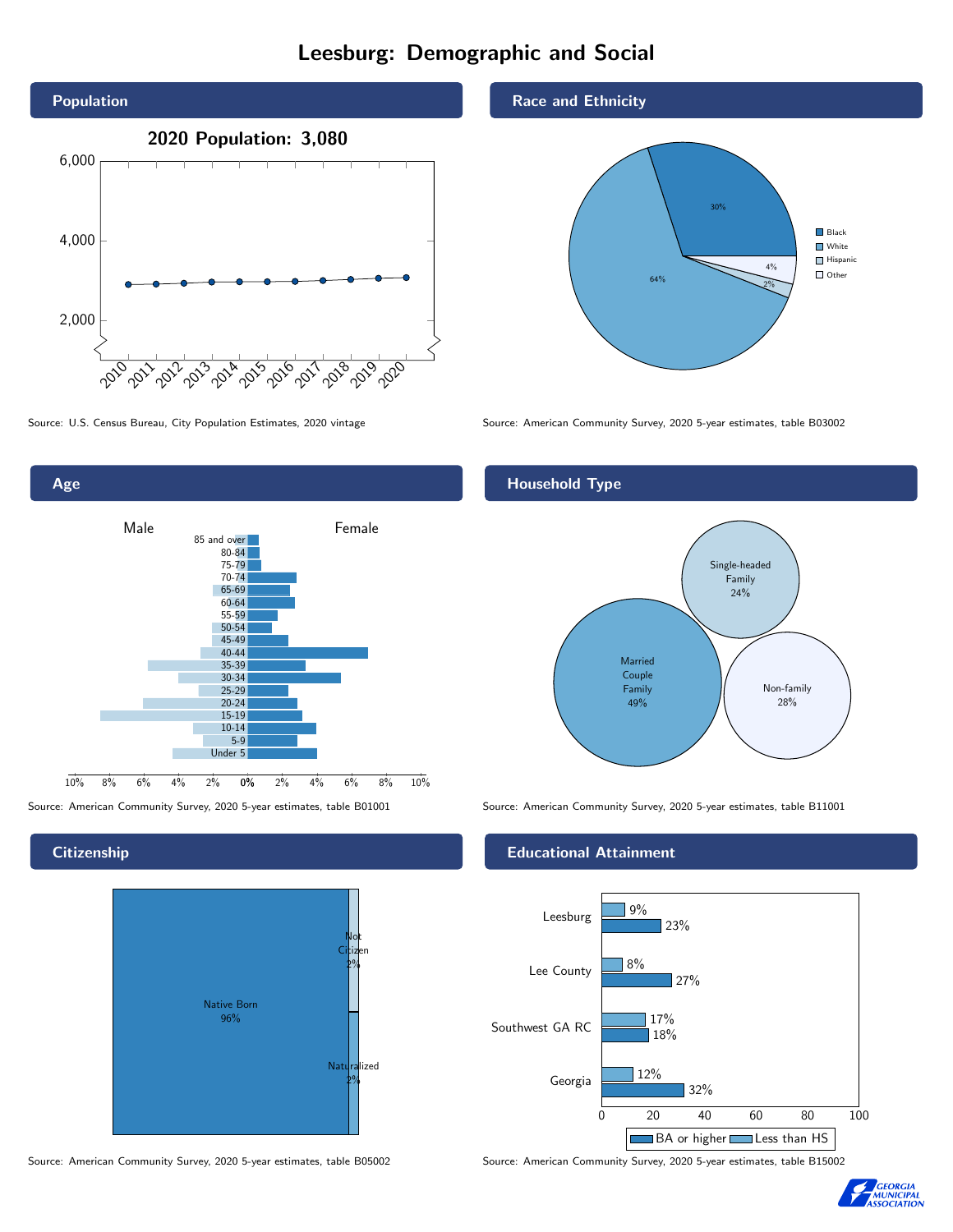# Leesburg: Economic



Source: American Community Survey, 2020 5-year estimates, table B23001 Note: Unemployment rate is based upon the civilian labor force.

### **Industry**

| $2\%$ |
|-------|
| 6%    |
| 5%    |
| 4%    |
| 11%   |
| 9%    |
| 3%    |
| $4\%$ |
| 8%    |
| 23%   |
| 7%    |
|       |
| 8%    |
| 10%   |
|       |

Source: American Community Survey, 2020 5-year estimates, table C24030



Source: American Community Survey, 2020 5-year estimates, tables B19013 and B19025 Source: American Community Survey, 2020 5-year estimates, table B17010

Broadband Internet No 16% Yes 84%

### Health Insurance



Source: American Community Survey, 2020 5-year estimates, table B28002 Source: American Community Survey, 2020 5-year estimates, table B18135